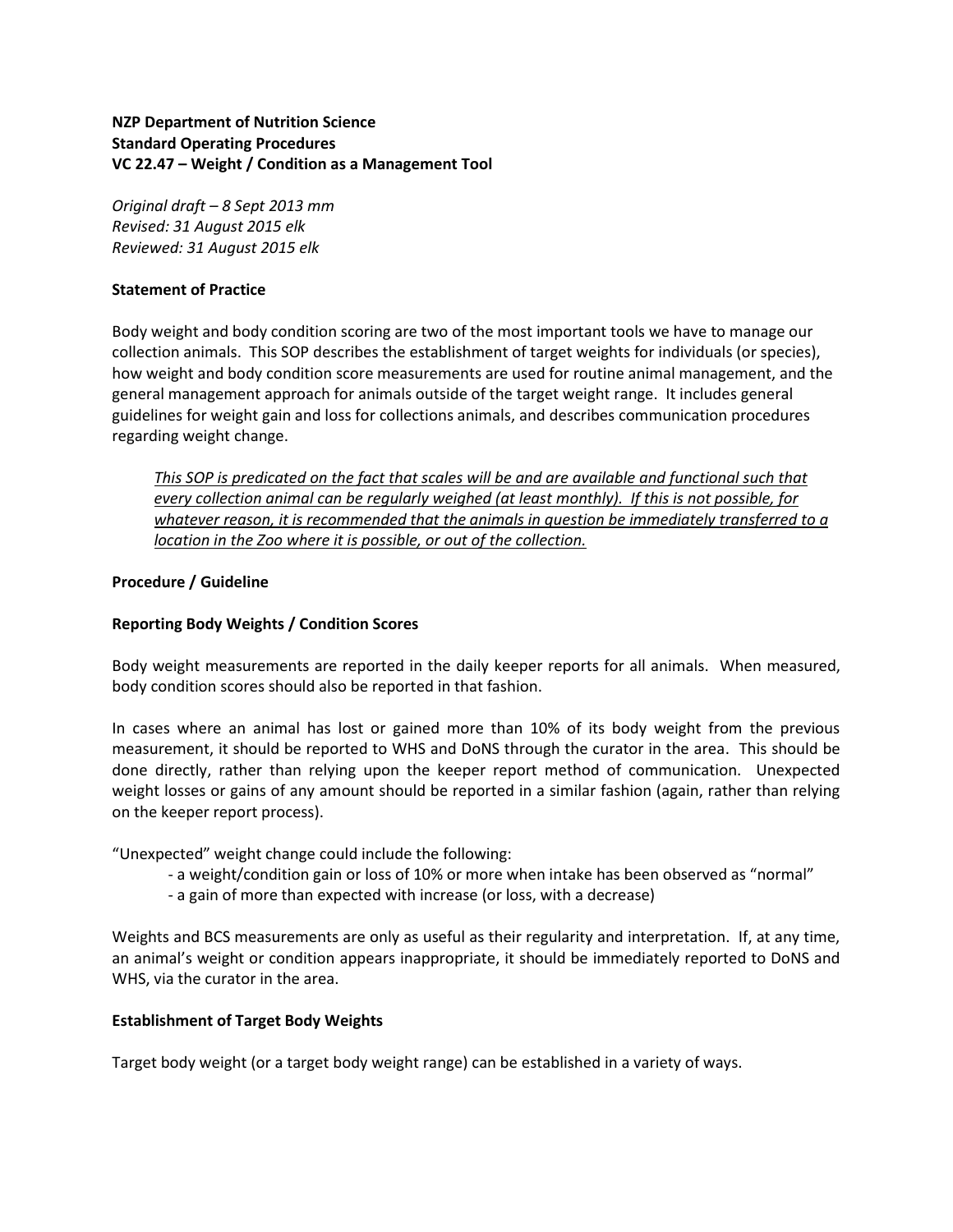1. Ideally, a weight that corresponds to a BCS = 5/9 is determined, and then a reasonable range above and below that weight to define BCS 4/9 and BCS 6/9 is used as a target weight range. This is typically done at the time of the incoming quarantine exam, among the nutritionist, curator, keepers, and vets.

2. In cases where an animal arrives into quarantine under- or over-conditioned (based on BCS < 4/9 or BCS > 6/9), an initial target weight is established via the same collaboration as previously described, and then a weight range is established once the animal reaches an appropriate BCS.

3. Previous institution records can be used to establish trends in weight (seasonal patterns, or preshipment patterns), but is not heavily relied upon to establish an appropriate target weight range. All zoos maintain their animals in different condition, and a long-standing weight history for an animal does not ascribe appropriate condition. Appropriate condition is assigned using a system that pairs BCS and weight, avoiding sole reliance on either.

4. For this reason, use of SSP/TAG "average" weights for target weight of individual species is not desired. These weights can be used for general reference, but due to structural differences among individuals, they serve little clinical value.

Body condition score scales are not available for all of the species that we have in the collection. Most hoofstock have established or readily applicable BCS scales available. Several felids also have scales established. When scales are not available or established, we encourage the animal care staff (keepers, especially) to work to establish scales via uniform photo-documentation and descriptive terms (in coordination with DoNS). In lieu of such preliminary scales, the nutritionist, curator, and vets work together to establish objective descriptive terms to assign appropriate and repeatable BCS.

#### **Routine Body Weight and Body Condition Scoring**

Once in the collection, weight and body condition should be measured routinely. Quarterly weights and condition score measures may be enough for some animals that maintain their weight/condition well, whereas weekly or every-other-day assessment may be important for critical care animals or animals that are actively being managed for weight. In this case, the regularity of weight and body condition measurements is established by the curator, nutritionist, and vets, based on the clinical needs of the animal.

In general, a monthly weight is a good initial guideline. Body condition scores can be paired with those weights, as appropriate or needed.

As a general guideline, the following weights are appropriate for all animals in the collection:

- incoming quarantine weight / BCS measurement
- outgoing quarantine weight / BCS measurement

- monthly weights (unless prescribed more or less often, specifically through discussion with curators, keepers, nutritionists, and vets).

#### **Management of Animals Outside of the Target Weight Range**

If an animal is evaluated to be under- or over-conditioned, the animal is managed to attain a more appropriate (healthy) weight / condition. This can be achieved via adjustments in environment, activity level, and/or diet. During a period of active condition/weight modification, body weight should be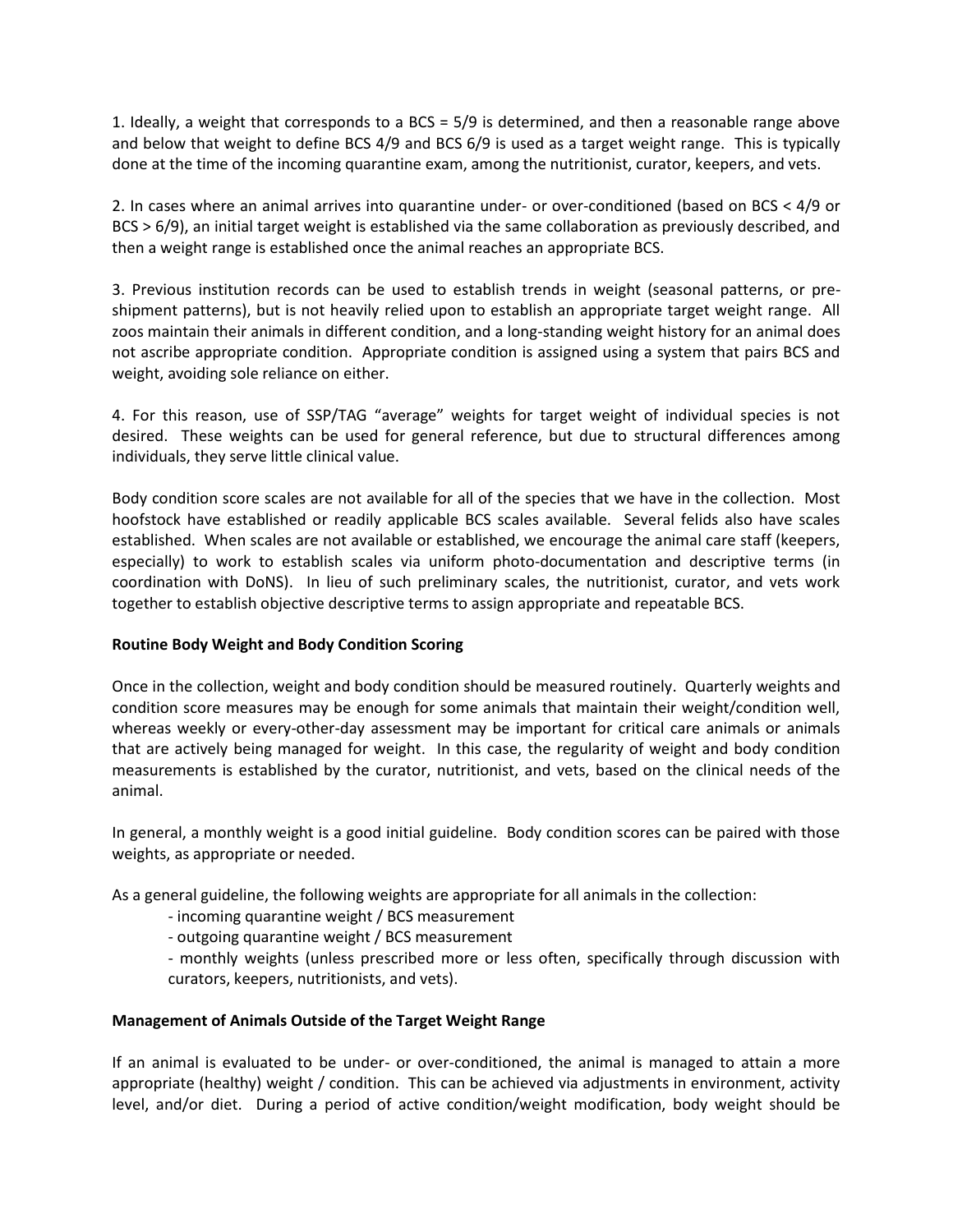measured more frequently than usual. If monthly weights are the norm, bi-weekly or weekly weights may be more appropriate. This decision is a collaborative one among nutritionists, curators, and vets.

Weight gain and weight loss diets are often approached in a few ways.

1. If basal metabolic rate can be reliably and plausibly determined, caloric addition/restriction can be implemented to evince a theoretical amount of weight gain or loss over a specified period of time. In the case of large amounts of weight loss, this is done over the period of months, in a controlled fashion so as to not allow precipitous and detrimental loss of weight / condition. When weight change is managed in this fashion, it is often predictable (losses can be projected). In these cases, weight change outside of the predicted amounts should be reported to WHS and DoNS via the curator.

2. If an established weight/condition pattern exists for a collection animal, and response to previous dietary changes is well documented, slight percentage diet changes (5%, 10%, 15%) may be all that is required to elicit the desired change in weight/condition. In these cases, weight changes in excess of 10% (or otherwise out of what is considered expected) should be immediately reported via the curator.

3. Diet adjustments can be based on total amount of diet, or the energy density of the diet. This is often based on behavioral considerations, and either method can be effective in weight gain/loss. Regardless of the approach, unexpected weight / condition changes should be reported.

#### **Weight/Condition Management for Season, Physiological Stage, Etc**

Weight/condition is managed differently, based on life stage. It is difficult / impossible to accurately assign a BCS to a growing animal (perceived condition gain / loss impacted by structural change). However, weight should be monitored regularly, as with any other collection animal. Diet changes occur at strategic life stages (pre-weaning, weaning, sub-adult, adult, gestation, lactation), but are not preprogrammed. Diet changes are driven by weight and BCS. Just because an animal is pregnant or lactating does not automatically mean a diet change is in order. Such a decision is based on:

- weight and condition of the animal,
- weight and condition of the offspring,
- clinical conditions,
- management needs, and
- other variables

Such decisions are made cooperatively among nutritionists, curators, and vet staff.

The weight/condition of some collection animals are managed on a seasonal basis. Typically, the seasonal patterns for these animals are well known and predictable, such that regularly patterned diet changes evince regularly patterned weight change. Typically these changes are based on curator and keeper communication with DoNS, at the strategic times appropriate to the animal.